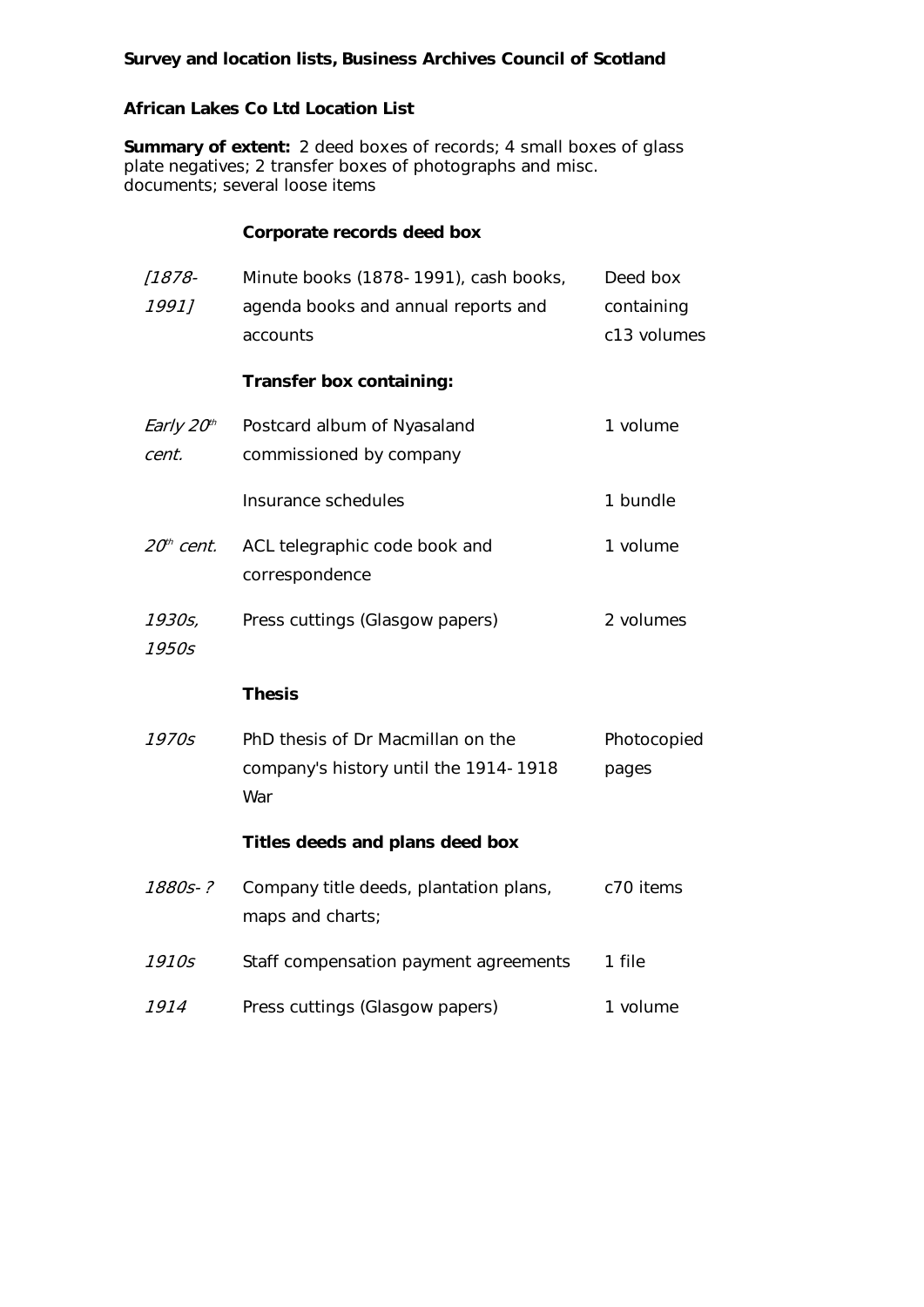| n.d.                                            | Land sale correspondence                                                                                                                                                                                        | 1 file               |
|-------------------------------------------------|-----------------------------------------------------------------------------------------------------------------------------------------------------------------------------------------------------------------|----------------------|
| n.d.                                            | Title deeds                                                                                                                                                                                                     | 2 large<br>parcels   |
|                                                 | Photographs and negatives                                                                                                                                                                                       |                      |
| 1920s                                           | Staff photograph albums                                                                                                                                                                                         | 2 volumes            |
| Late<br><i>19th/early</i><br>$20th$ cent.       | Glass plate negatives showing workers,<br>staff, African scenes, animals, factories<br>and plantations. Good condition                                                                                          | 4 small<br>boxes     |
| Late<br>19 <sup>th</sup> /early<br>$20th$ cent. | Loose photographs, several taken from<br>glass negatives                                                                                                                                                        | 1 transfer<br>box    |
| Late $19th$<br>cent.                            | Mr Moir personal photograph album<br>showing his family and servants in Africa.<br>Mr Moir was CEO and a Glaswegian by<br>birth. [Cover missing]                                                                | 1 album.             |
| 1970s                                           | Large framed images created from glass<br>plate images                                                                                                                                                          | c15 framed<br>images |
|                                                 | <b>Staff contract books</b>                                                                                                                                                                                     |                      |
| 1884-<br>1920s,<br>1950s                        | Staff contract books including records of<br>service, interview questions, doctor's<br>notes, contract details, personal details,<br>notes on service. Predominantly central-<br>belt Scots who went to Africa. | c6 volumes           |
|                                                 | <b>Specification books</b>                                                                                                                                                                                      |                      |
| 1890s-<br>1910s                                 | Steamer and engineering specification<br>books for items ordered from                                                                                                                                           | 2 volumes            |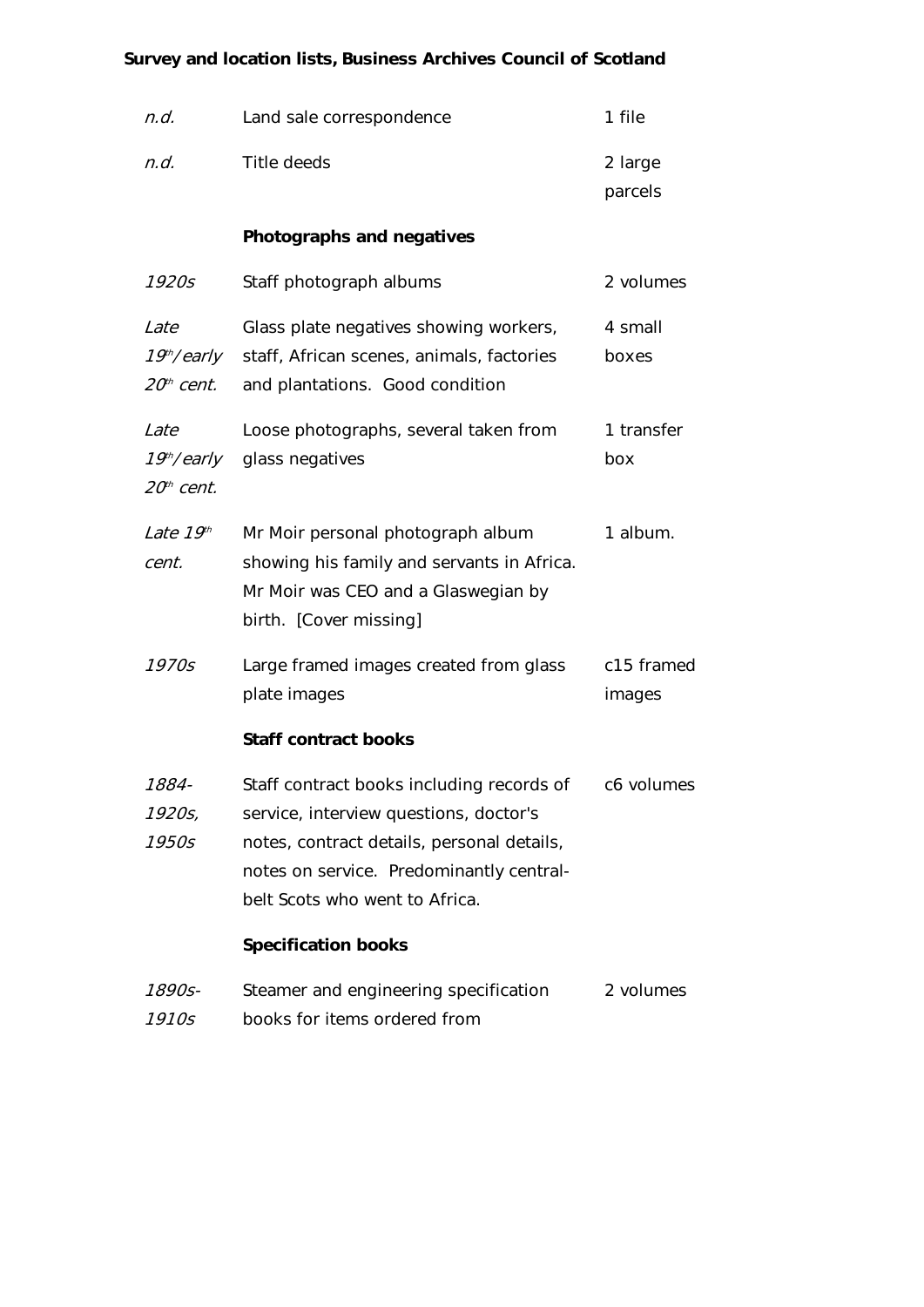predominantly Scottish firms including ships, engines, toilets, boilers etc for the Zambezi trade. Includes a letter employing mercenaries to kill Arab slave traders.

#### **Artefacts**

| n.d.  | Ship model: SS Empress, built at the       | 1 model    |
|-------|--------------------------------------------|------------|
|       | Blackhill yard, Glasgow                    |            |
| n.d.  | Cheque writing machines                    | 2 machines |
| n.d.  | African Lakes envelope seal, featuring the | 1 seal     |
|       | company flag and ALCL initials             |            |
| 18932 | African Lakes Co Ltd seal featuring a      | 1 deal     |
|       | thistle                                    |            |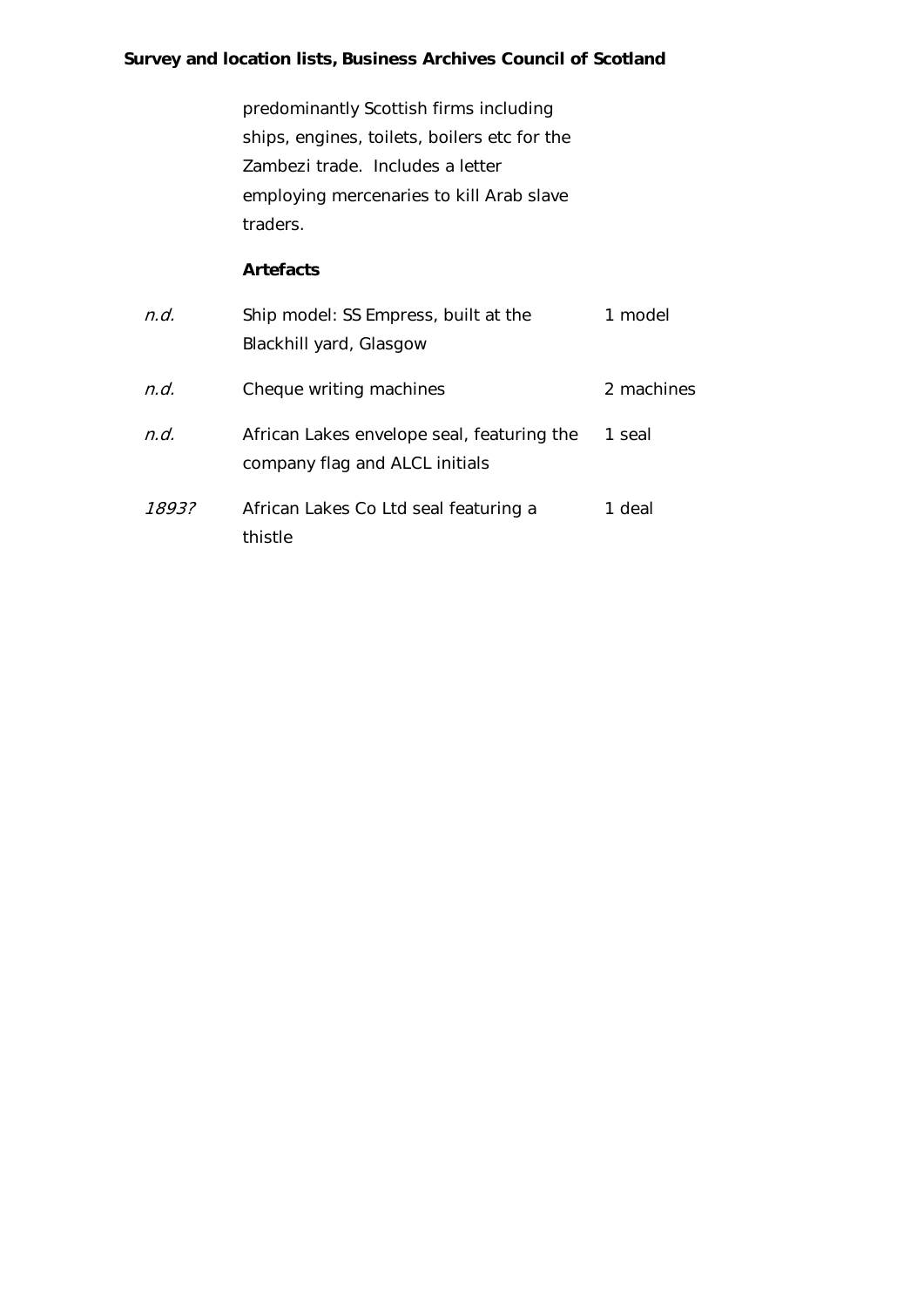**Records of** 

## **Scottish Legal Life Assurance Society**

**life assurers, Glasgow** 

. Records transferred to Glasgow City Archives December 2007



BUSINESS ARCHIVES COUNCIL OF SCOTLAND

**Supplied by** 

**David Powell Business Archives Council of Scotland Surveying Officer December 2007**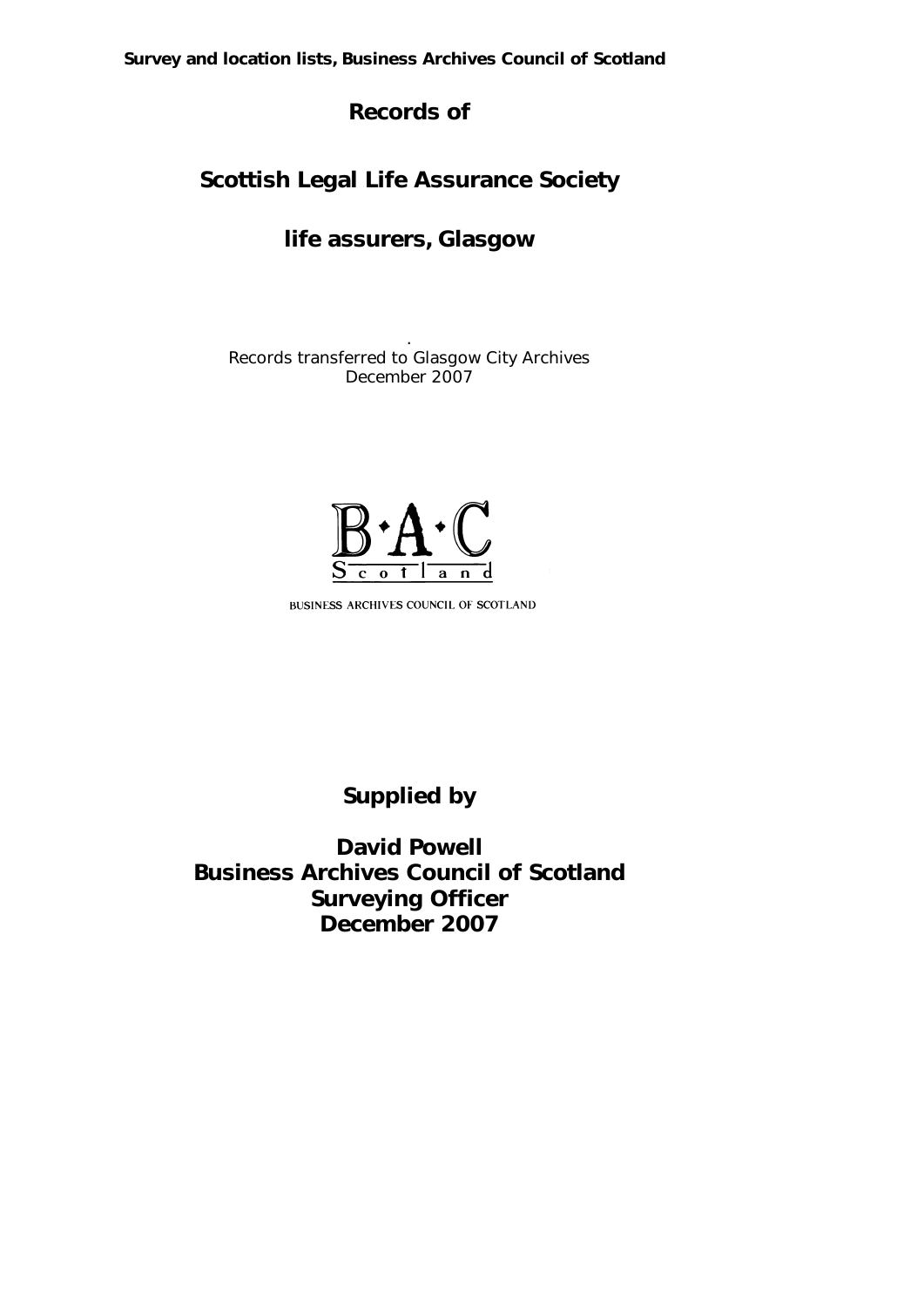#### **Scottish Legal Life Assurance Society, Glasgow, Scotland**

|     | Key:             | Secretary's safe, shelf 1 (S.1 etc.)<br>Basement safe, area 2 (B.2 etc.)                          |            |
|-----|------------------|---------------------------------------------------------------------------------------------------|------------|
|     |                  | Where no company name is given the records are those of Scottish<br>Legal Life Assurance Society. |            |
| S.1 | 1860-<br>1910    | Board of Management minutes                                                                       | 27 volumes |
| S.1 | 1962-<br>1978    | Board of Management minutes                                                                       | 16 volumes |
| S.1 | 1984-<br>1986    | Committee No 3 Minutes                                                                            | 1 volume   |
| S.1 | 1966-<br>1969    | Society expenditure committee                                                                     | 1 volume   |
| S.1 | 1945-<br>1971    | Rules revision committee                                                                          | 1 volume   |
| S.1 | 1973-<br>1976    | Committee No 1 minutes                                                                            | 1 volume   |
| S.2 | 1865-<br>1952    | Scottish United Reform Friendly Society<br><b>Minutes</b>                                         | 11 volumes |
| S.2 | 1922-<br>1926    | <b>Rules Revision Committee minutes</b>                                                           | 1 volume   |
| S.2 | 1977-<br>1978    | File: Sons of Scotland Temperance Friendly<br>Society extract of board meetings                   | 1 file     |
| S.2 | $1971 -$<br>1972 | File: Transfer of engagements Aberdeen &<br>Northern Friendly Society                             | 1 file     |
| S.2 | n.d.             | File: Centenary brochures of other friendly                                                       | 1 file (7  |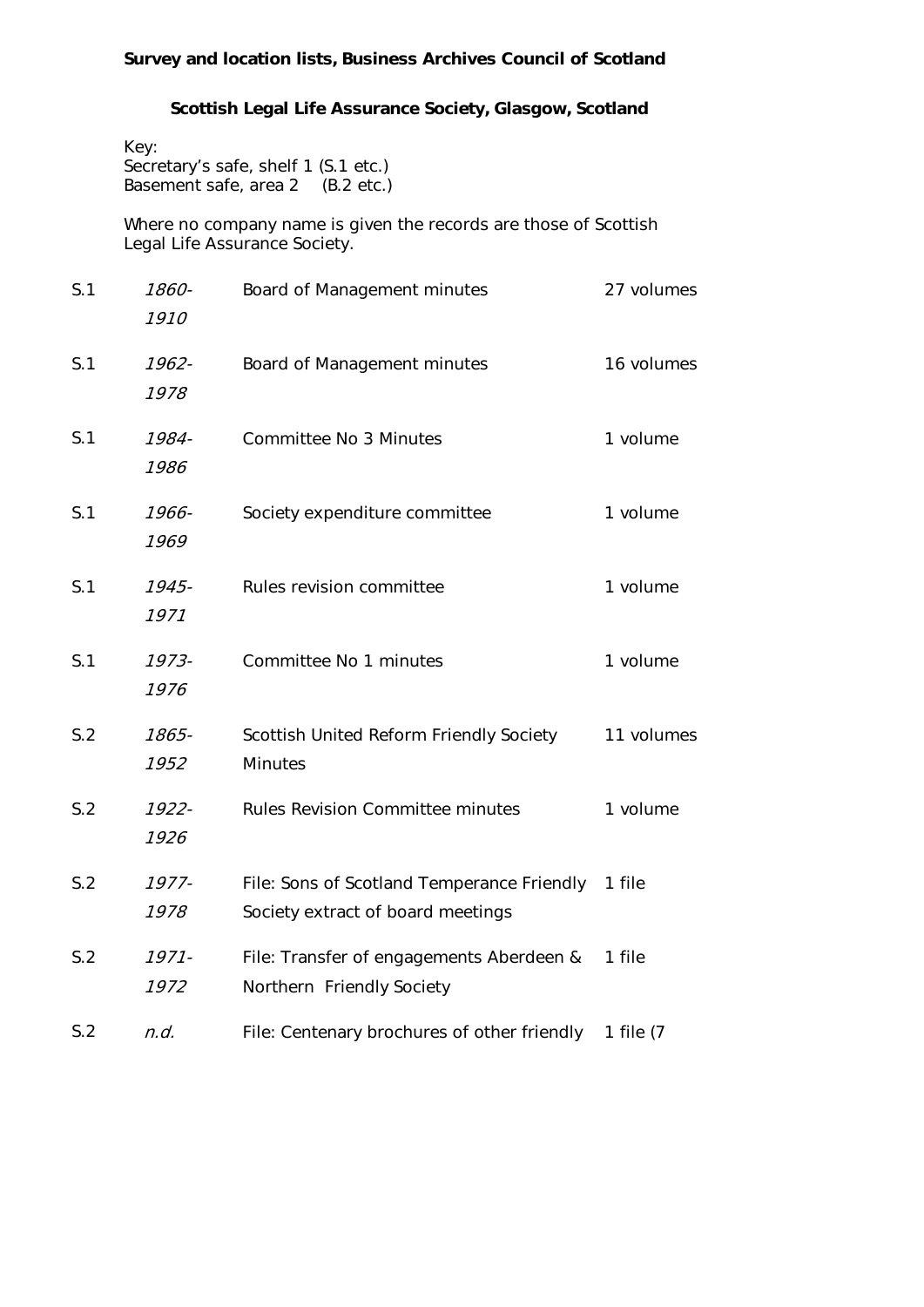|     |                  | societies                                                                         | volumes)  |
|-----|------------------|-----------------------------------------------------------------------------------|-----------|
| S.2 | 1970s            | Computer management tenders/proposals                                             | 6 files   |
| S.2 | $1951 -$<br>1852 | SLLAS Bowling Club members book                                                   | 1 volume  |
| S.2 | $1947 -$<br>1949 | SLLAS Bowling Club members book                                                   | 1 volume  |
| S.2 | 1878-<br>1903    | Scottish United Reform Friendly Society<br>Edinburgh & Leith District minute book | 1 volume  |
| S.2 | 1891-<br>1892/   | Rules revision committee minutes /<br>Credential committee minutes                | 1 volume  |
|     | 1892-<br>1894    |                                                                                   |           |
| S.2 | 1892-<br>1989    | Revision and Rules amendments minutes                                             | 1 volume  |
| S.2 | 1955             | Centenary conference sederunt book                                                | 1 volume  |
| S.2 | 1917             | Scroll minute book                                                                | 1 volume  |
| S.2 | 1855-<br>1859    | Scroll minute book                                                                | 1 volume  |
| S.2 | 1868-<br>1970    | Scroll minute book                                                                | 1 volume  |
| S.2 | 1875-<br>1876    | Scroll minute book                                                                | 1 volume  |
| S.2 | 1876-<br>1878    | Scroll minute book                                                                | 1 volume  |
| S.2 | n.d.             | Nomination register (unused)                                                      | 2 volumes |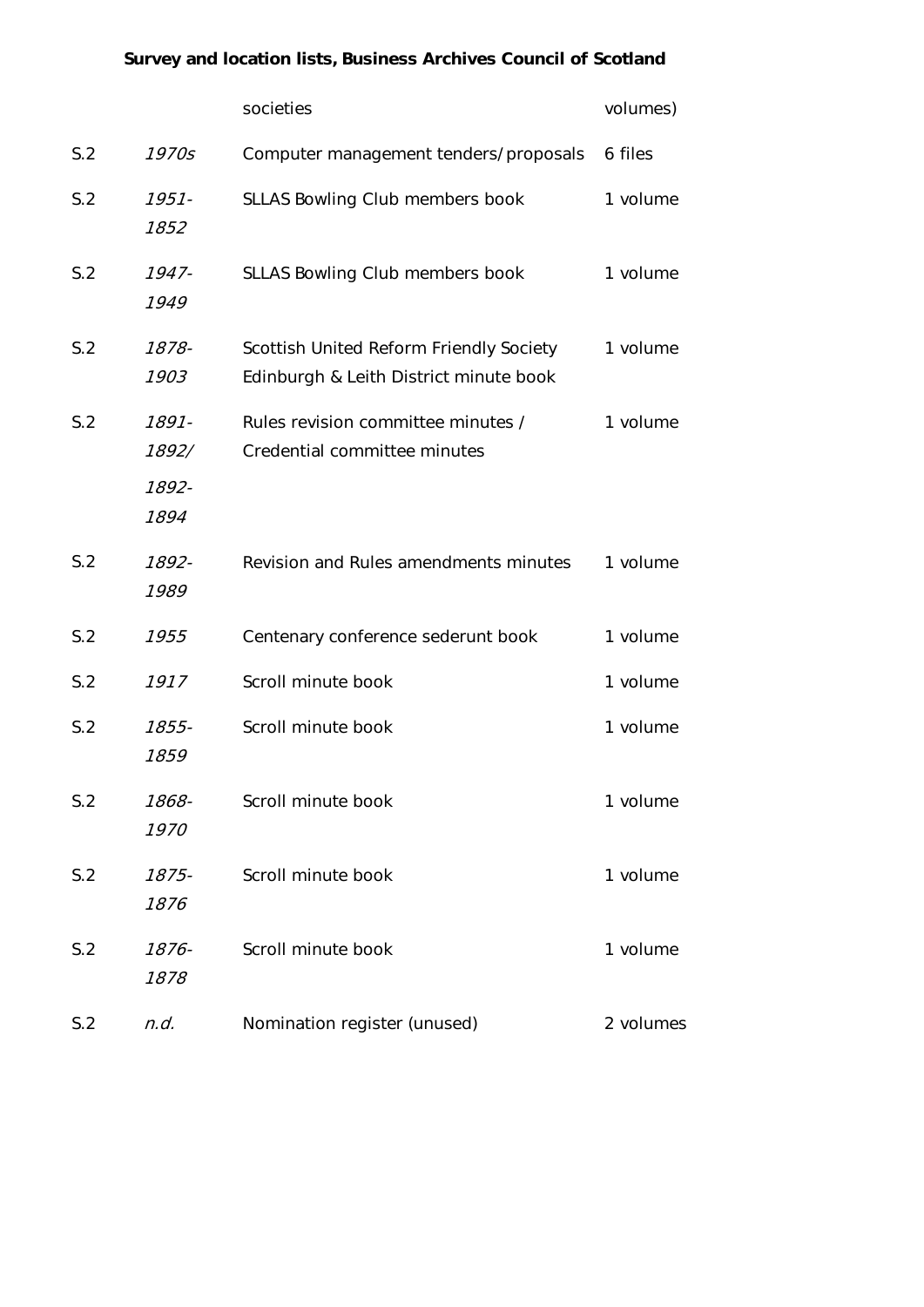| S.2 | 1929-<br>1937                   | District [committee?] minute books                                                 | 15 volumes             |
|-----|---------------------------------|------------------------------------------------------------------------------------|------------------------|
| S.2 | 1883-<br>1937                   | Hull District minute book                                                          | 1 volume               |
| S.2 | 1883-<br>1980                   | Leeds District minute book                                                         | 1 volume               |
| S.2 | 1883-<br>1950                   | Greenock District minute book                                                      | 1 volume               |
| S.2 | 1903-<br>1924                   | Pontypridd District minute book                                                    | 1 volume               |
| S.2 | 1883-<br>1940                   | Arbroath District minute book                                                      | 1 volume               |
| S.2 | 1989-<br>1996                   | Leicester District minute book                                                     | 1 volume               |
| S.2 | 1893-<br>1898                   | Delegation Allowances & Fares book                                                 | 1 volume               |
| S.2 | 1894-<br>1939                   | Scrapbook of news cuttings relating to<br><b>Friendly Societies</b>                | 1 volume               |
| S.2 | 1930s                           | Reports and Minutes of Annual Delegates<br>meeting                                 | 1 bundle               |
| S.2 | Early<br>20 <sup>th</sup> cent. | District papers sent to secretary                                                  | 1 bundle,<br>c200 docs |
| S.2 | 1902-<br>1953                   | SLLAS Golf Club minutes, members books,<br>competition and prize books             | 6 volumes              |
| S.2 | 1918-                           | Building specifications and bills of<br>quantities for building of Bothwell Street | 1 bundle<br>(c40)      |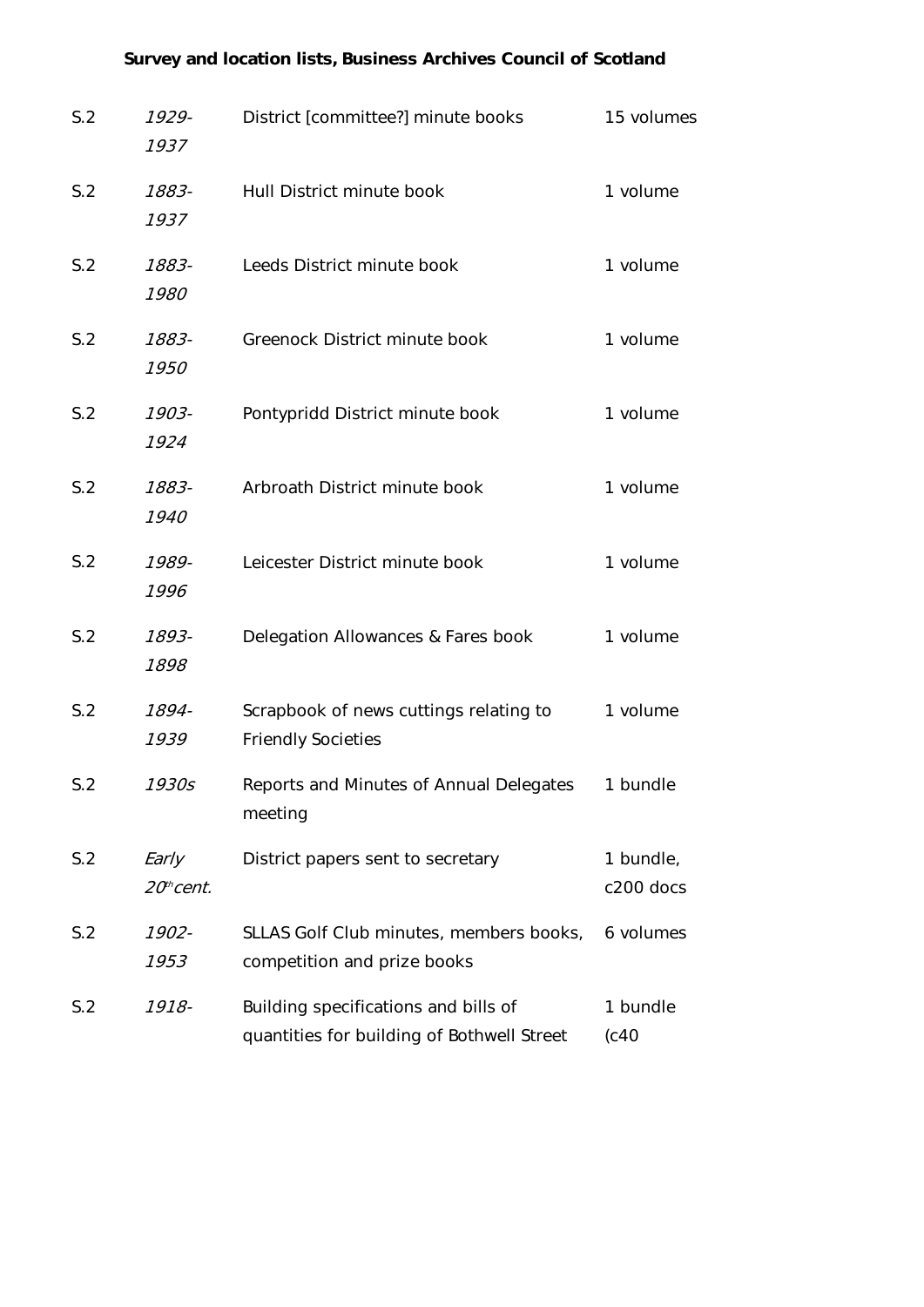|     | 1929                            | offices and other society properties                                   | documents) |
|-----|---------------------------------|------------------------------------------------------------------------|------------|
| S.2 | Early 20th<br>cent.             | Miscellaneous loose legal opinions,<br>prospectuses and papers         | c40 items  |
| S.3 | $1911 -$<br>1920s               | Circulars guard book                                                   | 1 volume   |
| S.3 | 1863-<br>1960                   | <b>Stirlingshire Friendly Assurance Society</b><br>minutes             | 6 volumes  |
| S.3 | 1894-<br>1909                   | Quinquennial valuations                                                | 6 volumes  |
| S.3 | 1897-<br>1903                   | File: Correspondence with Registrar of<br><b>Friendly Societies</b>    | 1 file     |
| S.3 | 1929                            | File: "Miscellaneous" including transcripts<br>of public inquiries     | 1 file     |
| S.3 | 1932-<br>1933,<br>1937-<br>1938 | File: Rules revision committee minutes                                 | 1 file     |
| S.3 | 1891-<br>1894                   | Scroll minutes: Properties Committee /<br><b>Investments Committee</b> | 1 volume   |
| S.3 | 1887-<br>1889                   | Board of Management minutes                                            | 1 volume   |
| S.3 | 1894-<br>1895                   | Board of Management minutes                                            | 1 volume   |
| S.3 | 1922-<br>1923                   | Board of Management minutes                                            | 1 volume   |
| S.3 | 1885-                           | Treasurers Scroll cash book                                            | 1 volume   |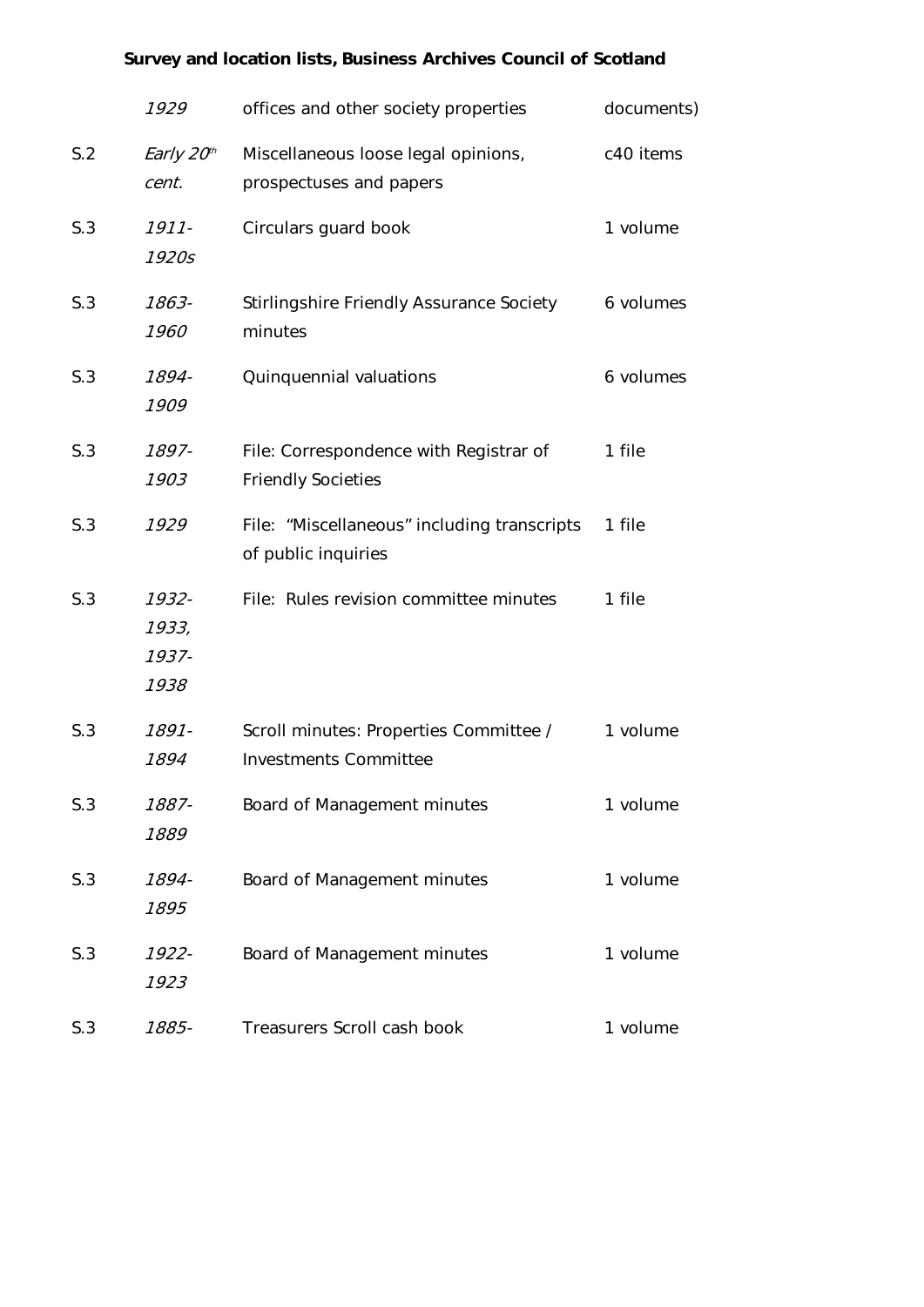|       | 1886                     |                                                         |           |
|-------|--------------------------|---------------------------------------------------------|-----------|
| S.3   | 1892-<br>1893            | Secretary's Scroll minute book [district<br>committee?] | 1 volume  |
| S.3   | c1931                    | Souvenir brochure 1852-1931                             | 1 volume  |
| S.3   | 1933-<br>1934            | District minute book                                    | 1 volume  |
| S.3   | 1955-<br>1977            | General finance committee minutes                       | 1 volume  |
| S.3   | 1846-<br>1895            | Friendly Bread Association Ltd minute<br>book No 3      | 1 volume  |
| S.3   | 1922-<br>1923            | Management Meeting Minute book                          | 1 volume  |
| S.3   | 1893-<br>1897            | <b>Register of Delegates</b>                            | 1 volume  |
| S.3   | 1906-<br>1912            | Minute book of Annual General Meetings                  | 1 volume  |
| S.3   | 1920-<br>1922            | Minute book of Annual General Meetings                  | 1 volume  |
| S.3   | 1970-<br>1978            | Indexes to committee minutes                            | 5 volumes |
| S.Dr1 | Mid-late<br>$20th$ cent. | Take over files and branch records                      | c50 files |
| S.Dr2 | mid-late<br>$20th$ cent  | Irish legislation files                                 |           |
|       | Mid-late                 | Valuation reports, Triennial and                        | c20 files |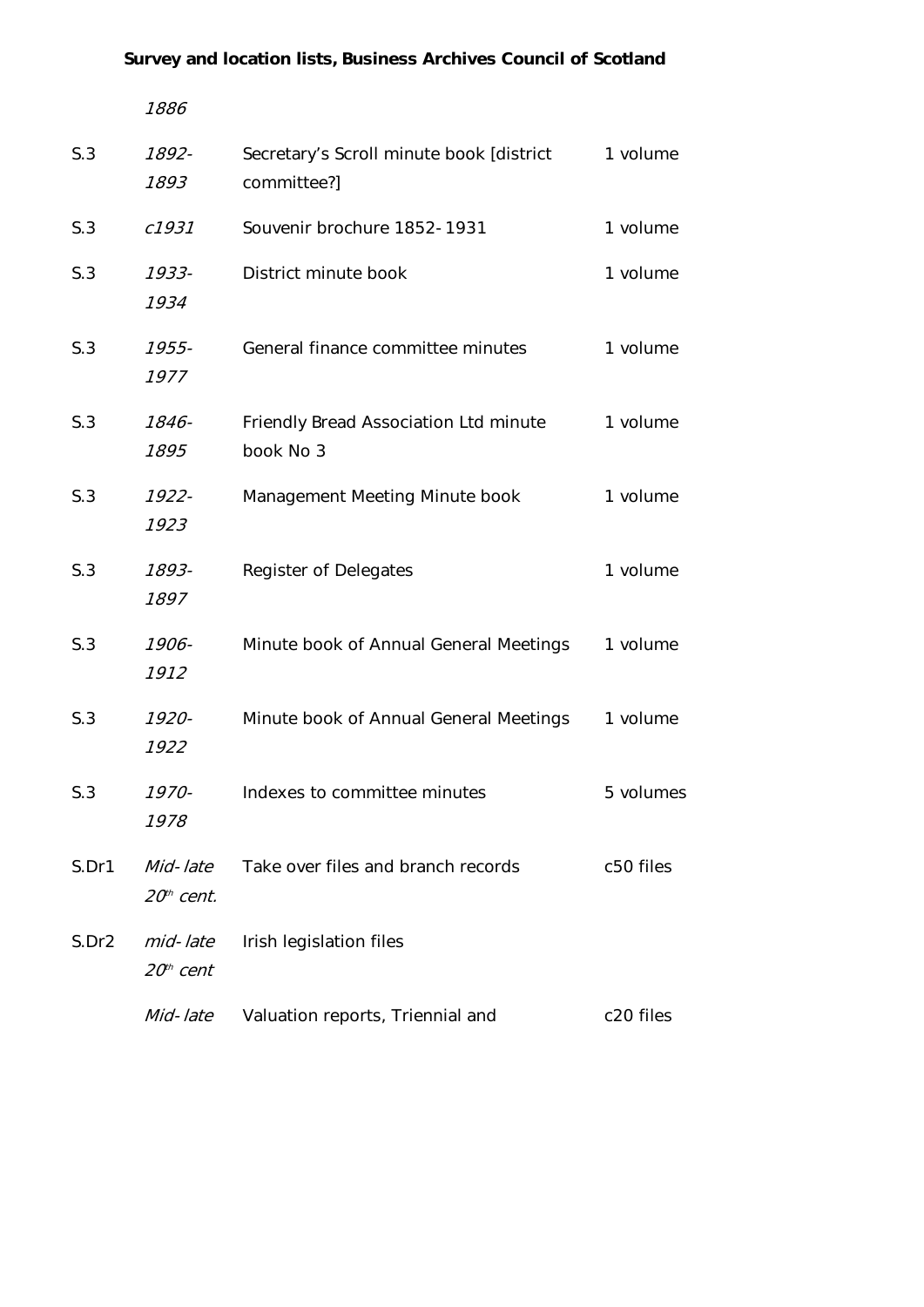|       | $20th$ cent.                | Quinquennial valuations                                                                                                 |                   |
|-------|-----------------------------|-------------------------------------------------------------------------------------------------------------------------|-------------------|
| S.Dr3 | Late $20th$<br>cent.        | Pension Fund valuation                                                                                                  | c20 files         |
| S.Dr4 | Late $20th$<br>cent.        | Correspondence with regulator                                                                                           | c20 files         |
| S.Bx1 | 20 <sup>th</sup><br>century | Materials used for the 150 anniversary<br>book including correspondence,<br>photographs and publicity materials         | 1 transfer<br>box |
| S.Bx2 | 1995                        | Rules                                                                                                                   | 1 volume          |
| S.Bx2 | 1901                        | London [premium] collectors book                                                                                        | 1 volume          |
| S.Bx2 | $1911 -$<br>1912            | Nominations stub books                                                                                                  | 2 volumes         |
| S.Bx2 | $1924 -$<br>1948            | Assurance tables                                                                                                        | 7 volumes         |
| S.Bx2 | 1886-<br>1910               | Report and minutes of annual meeting of<br>delegates                                                                    | 16 volumes        |
| S.Bx2 | 1952                        | Centenary publication: A Century of<br>Progress                                                                         | 1 volume          |
| S.Bx2 | c1930                       | Scottish Legal Life Assurance Society, 95<br><b>Bothwell Street brochure celebrating</b><br>opening of the new building | 2 volume          |
| S.Bx2 | 1920s                       | Photograph of drawing of 95 Bothwell<br><b>Street</b>                                                                   | 1 volume          |
| S.Bx2 | 1929                        | Grant of Arms [in presentation box]                                                                                     | 1 scroll          |
| S.Bx2 | n.d.                        | Photo albums of company buildings                                                                                       | 2 volumes         |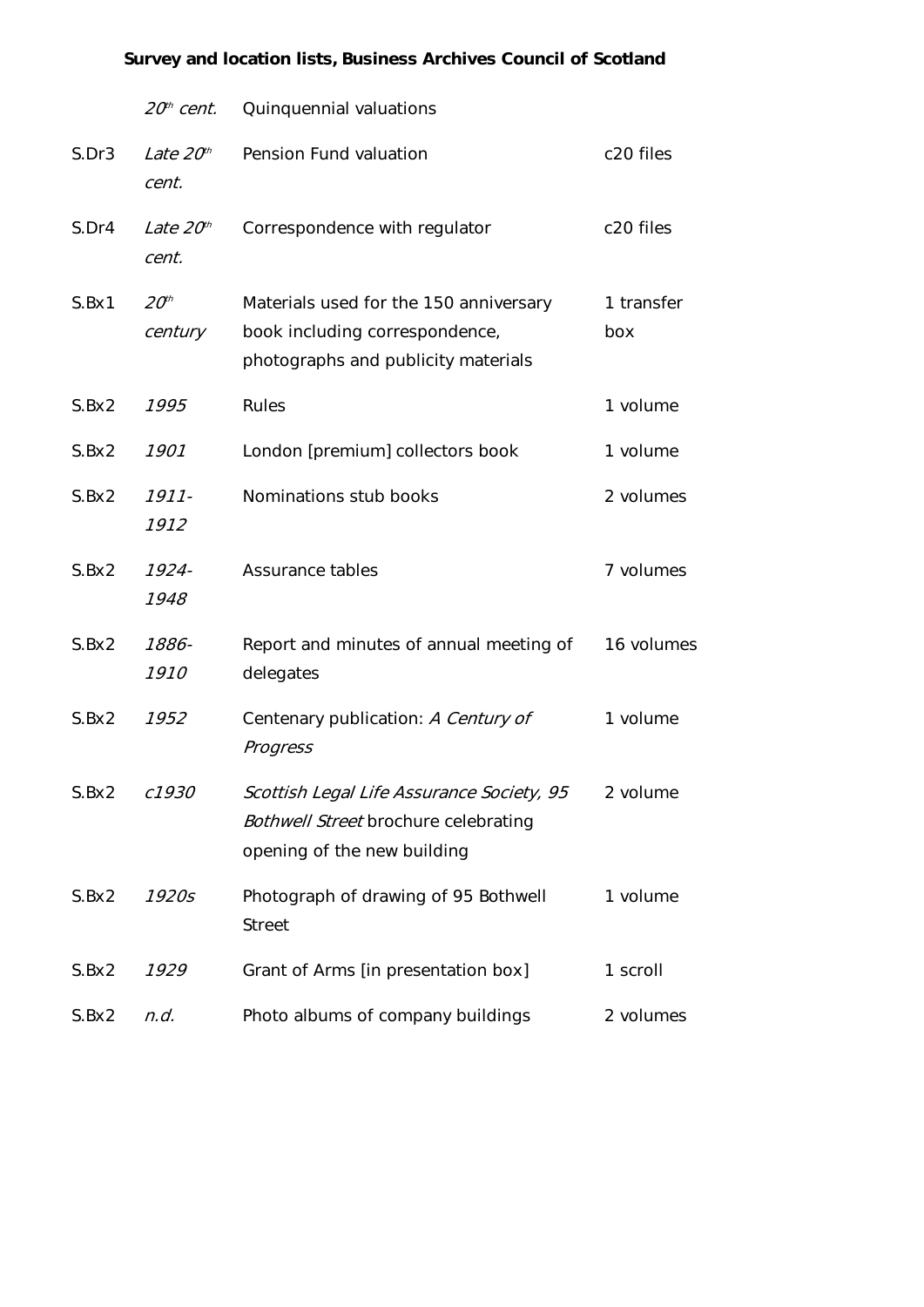| S.Bx2 | 1993                              | Spiers Gumley, surveyors, valuation of<br>SLLAS properties in Scotland                                                | 1 volume |
|-------|-----------------------------------|-----------------------------------------------------------------------------------------------------------------------|----------|
| S.Bx3 | 1904-<br>1954                     | Valuation reports                                                                                                     | 2 copies |
| S.Bx3 | 1956-<br>1970                     | Valuation reports                                                                                                     | 1 volume |
| S.Bx3 | n.d.                              | Assurance tables                                                                                                      | 1 volume |
| S.Bx3 | 1793,<br>1856                     | Envelope containing certificate of<br>registration (1856); insurance policy<br>document of Westminster Society (1793) | 2 items  |
| S.Bx3 | 2002                              | 150 years of Service - anniversary<br>brochure                                                                        | 1 volume |
| S.Bx3 | 1950-<br>1952                     | Secretary's Annual Meeting reports                                                                                    | 1 volume |
| S.Bx3 | 1897                              | <b>Rules</b>                                                                                                          | 1 volume |
| S.Bx3 | 1856-<br>1893                     | Rules                                                                                                                 | 1 volume |
| S.Bx3 | 1879-<br>1934                     | Treasurer's Quinquennial reports                                                                                      | 1 volume |
| S.Bx3 | mid-20 $^{\prime\prime}$<br>cent. | Photograph album of dinner events                                                                                     | 1 volume |
| S.Bx4 | 1889-<br>1898                     | Letterbook                                                                                                            | 1 volume |
| S.Bx4 | n.d.                              | [Anniversary?] sederunt book                                                                                          | 1 volume |
| S.Bx4 | n.d.                              | Printing dies                                                                                                         | 7 items  |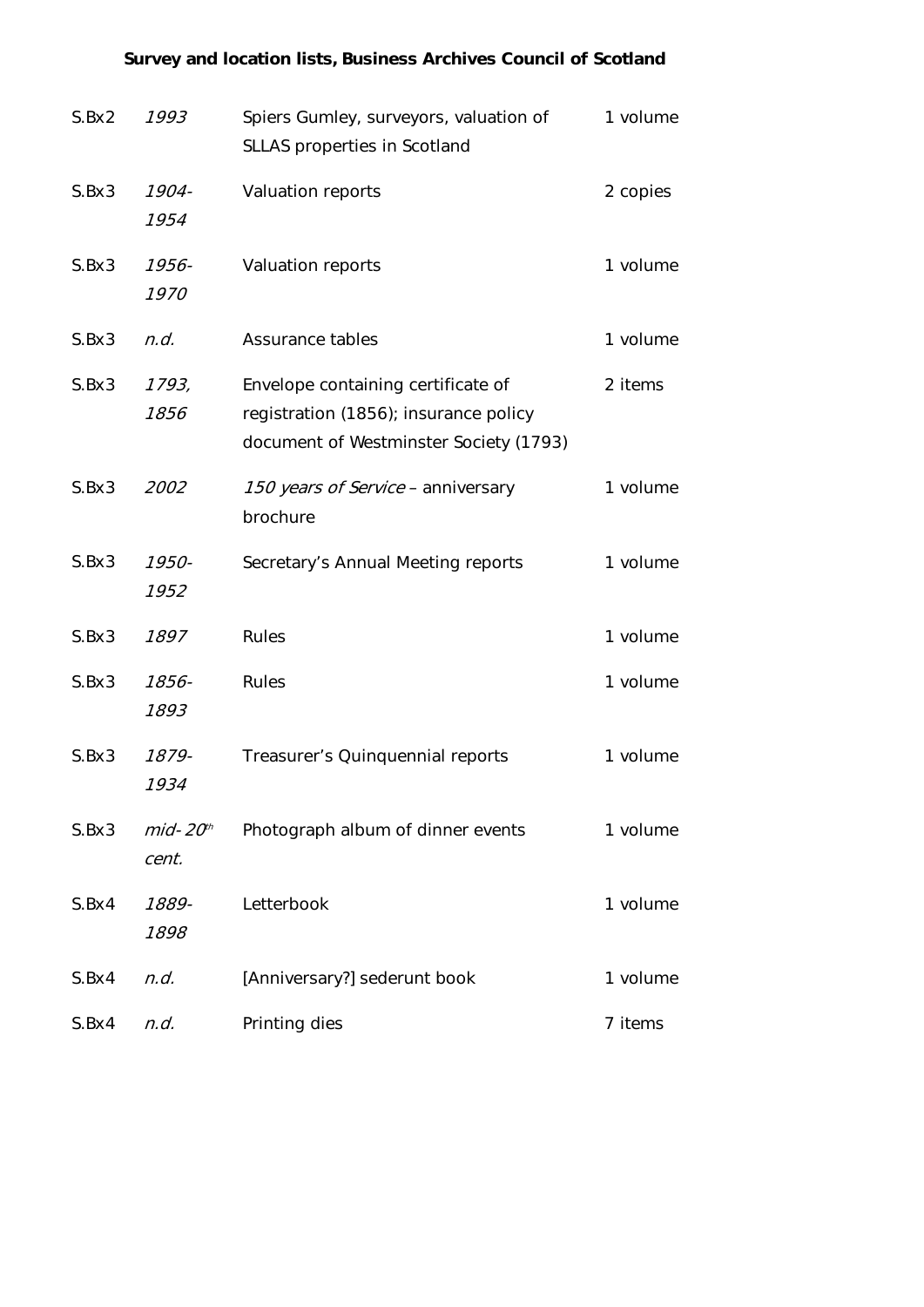| S.Bx4 | n.d.                            | Advertisement news cuttings                           | c4 cuttings |
|-------|---------------------------------|-------------------------------------------------------|-------------|
| S.Bx4 | 1948-<br>1959                   | <b>Branch sheets</b>                                  | 1 volume    |
| S.Bx4 | 1912-<br>1915                   | Annual meeting reports                                | 1 volume    |
| S.Bx4 | 1893-<br>1895/<br>1879-<br>1894 | Annual meeting reports / Quinquennial<br>reports      | 1 volume    |
| S.Bx4 | 1930-<br>1947                   | <b>Balance sheets</b>                                 | 1 volume    |
| S.Bx4 | 1956-<br>1958                   | Treasurer's annual meeting reports                    | 1 volume    |
| S.Bx4 | 1962-<br>1964                   | Treasurer's annual meeting reports                    | 1 volume    |
| S.Bx4 | 1965-<br>1967                   | Treasurer's annual meeting reports                    | 1 volume    |
| S.Bx4 | 1956-<br>1970                   | Valuation reports                                     | 1 volume    |
| S.Bx4 | 1864-<br>1952                   | Assurance tables                                      | 8 volumes   |
| S.Bx4 | 1947                            | Scottish United Reform Friendly Society<br>Prospectus | 1 volume    |
| S.Bx4 | 1909                            | Rules                                                 | 1 volume    |
| S.Bx4 | n.d.                            | Scottish Life Health Assurance Rules                  | 1 volume    |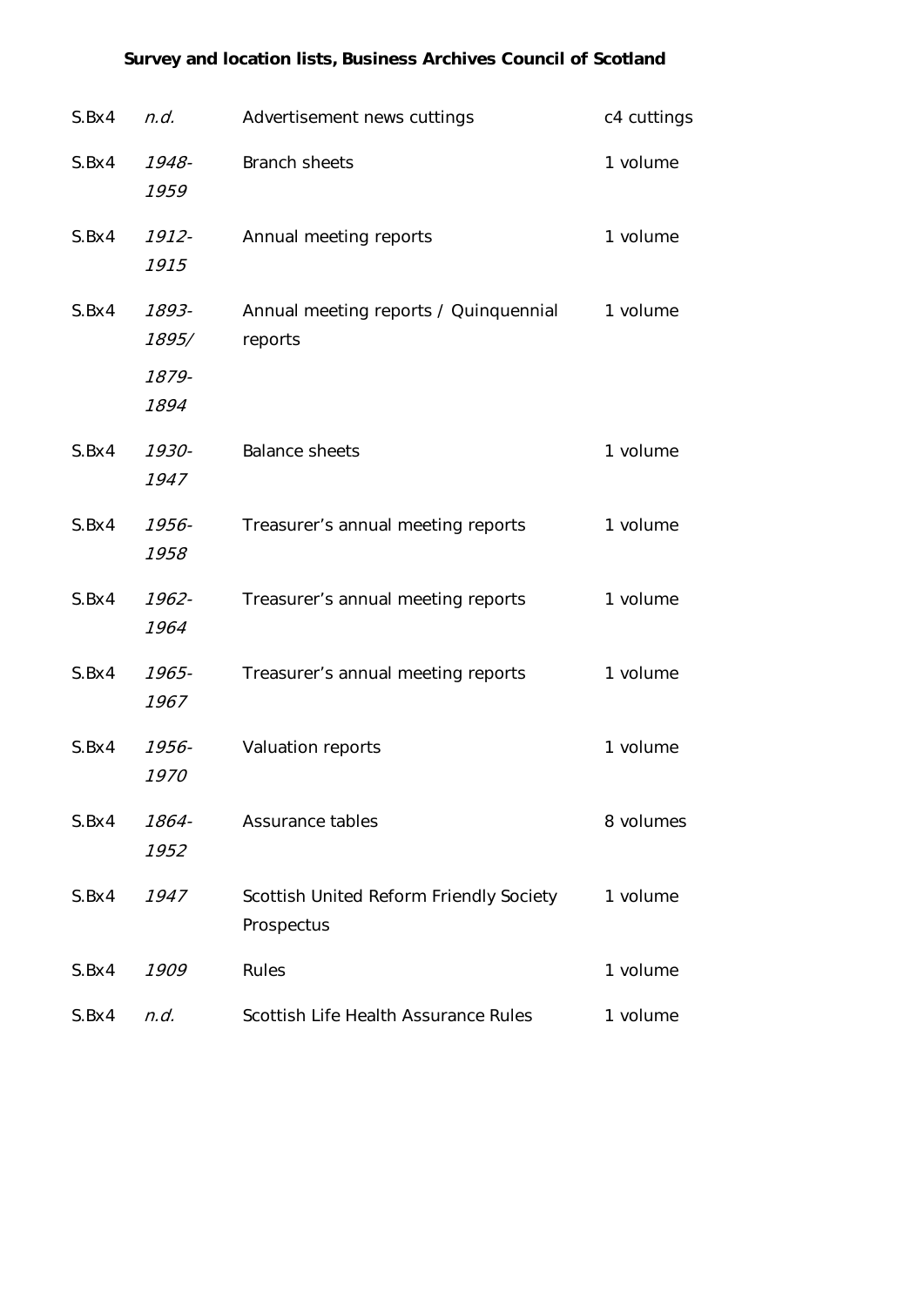| S.Bx4 | 1883                | Policy contributions book [laminated]                                              | 1 item                |
|-------|---------------------|------------------------------------------------------------------------------------|-----------------------|
| S.Bx4 | 1990                | Policy contributions book [laminated]                                              | 1 item                |
| S.Bx4 | Late $20th$<br>cent | Adult Policy pro-forma sheet [laminated]                                           | 1 item                |
| S.Bx4 | $20th$ cent.        | Miscellaneous laminated policy<br>documents/news cuttings previously on<br>display | c10 items             |
| S.Bx5 | 1968-<br>1988       | President's Annual Meeting Reports                                                 | 17 volumes            |
| S.Bx5 | 1974-<br>1981       | Reports and Minutes of Annual Meeting of<br>Delegates                              | 8 volumes             |
| S.Bx5 | 1963                | Special report of Board of Management to<br>the AGM                                | 1 volume              |
| S.Bx5 | 1948                | Report of Special Committee to consider<br>board salary staff and personnel        | 1 volume              |
| S.Bx5 | 1964                | <b>Assurance Tables</b>                                                            | 1 volume              |
| S.Bx5 | 1967                | <b>Assurance Tables</b>                                                            | 1 volume              |
| S.Bx5 | n.d.                | Agent's Handbook                                                                   | 1 volume              |
| S.Bx5 | n.d.                | Prospectus                                                                         | 1 volume              |
| S.Bx6 | 1977-<br>1979       | Rules revision committee minutes                                                   | 1 file                |
| S.Bx6 | 1972-<br>1978       | File: Superannuation for Directors &<br>officials correspondence                   | 1 file<br>Deleted: pe |
| S.Bx6 | 1972-               | File: Superannuation for staff                                                     | 1 file                |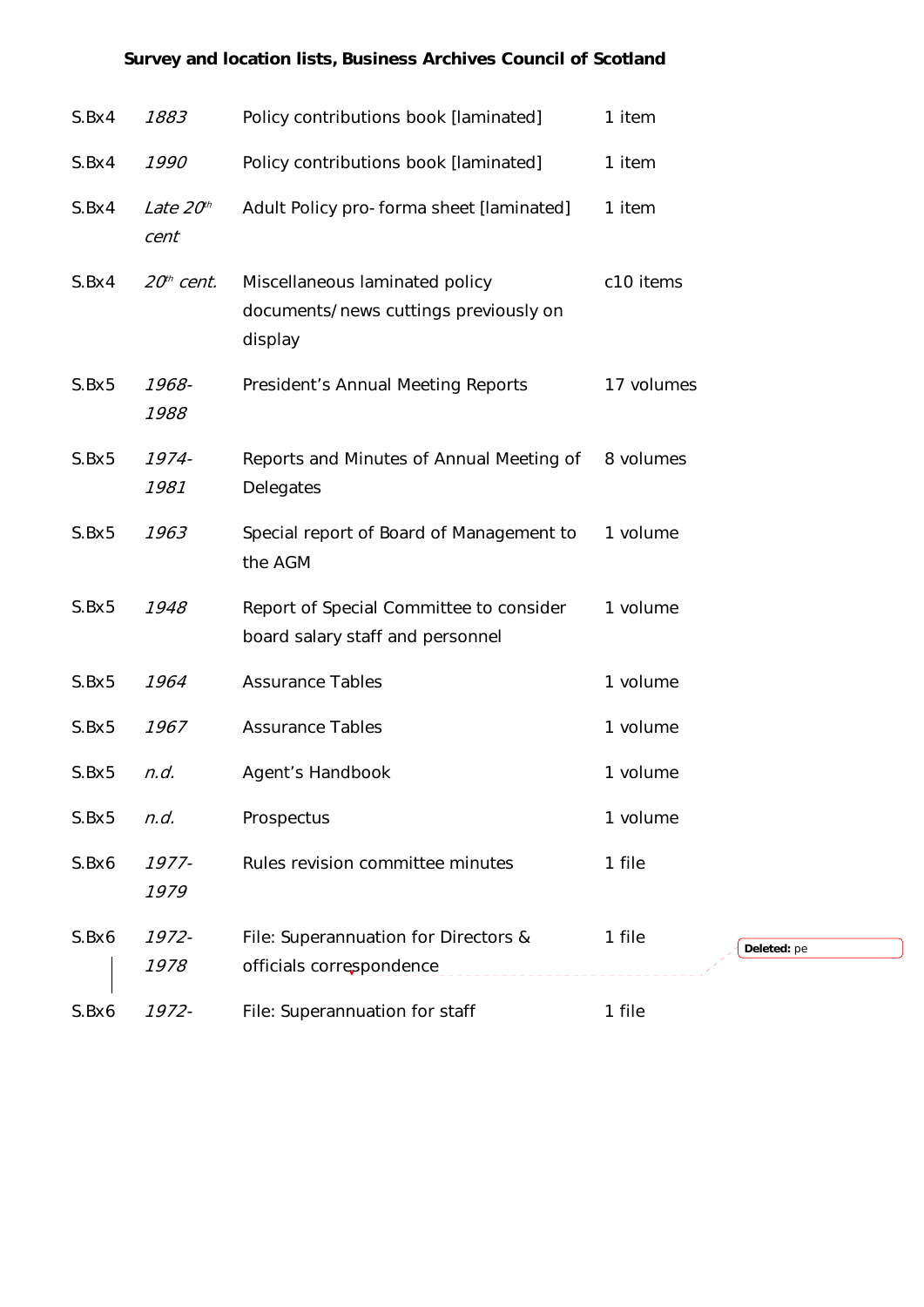|       | 1978                         |                                                               |            |
|-------|------------------------------|---------------------------------------------------------------|------------|
| S.Bx6 | 1975-<br>1987                | Reports and Minutes of Annual Meeting of<br>Delegates         | 10 volumes |
| S.Bx6 | 1979                         | <b>Rules</b>                                                  | 1 volume   |
| S.Bx6 | 1964                         | Assurance tables                                              | 1 volume   |
| S.Bx6 | c1972                        | Decimalisation and four-weekly<br>accounting brochure         | 1 volume   |
| S.Bx6 | 1976                         | Rules                                                         | 1 volume   |
| S.Bx6 | $1961 -$<br>1971             | <b>Rules</b>                                                  | 1 volume   |
| S.Bx6 | 1956-<br>1970                | Valuation reports                                             | 1 volume   |
| S.Bx6 | 1914,192<br>4, 1929,<br>1933 | Rules                                                         | 4 volumes  |
| S.Bx6 | n.d.                         | Rules of Directors' and Officials'<br>superannuation fund     | 1 volume   |
| S.Bx6 | 1991                         | Report and Minutes of Special Meeting of<br>Delegates         | 1 volume   |
| S.Bx6 | 1987-<br>1988                | Rules revision committee minutes                              | 1 volume   |
| S.Bx6 | 1994                         | Certificate of registration of Memorandum<br>& Rules [framed] | 1 item     |
| S.Bx6 | 1980-<br>1995                | Reports and Minutes of Annual Meeting of<br>Delegates         | 12 volumes |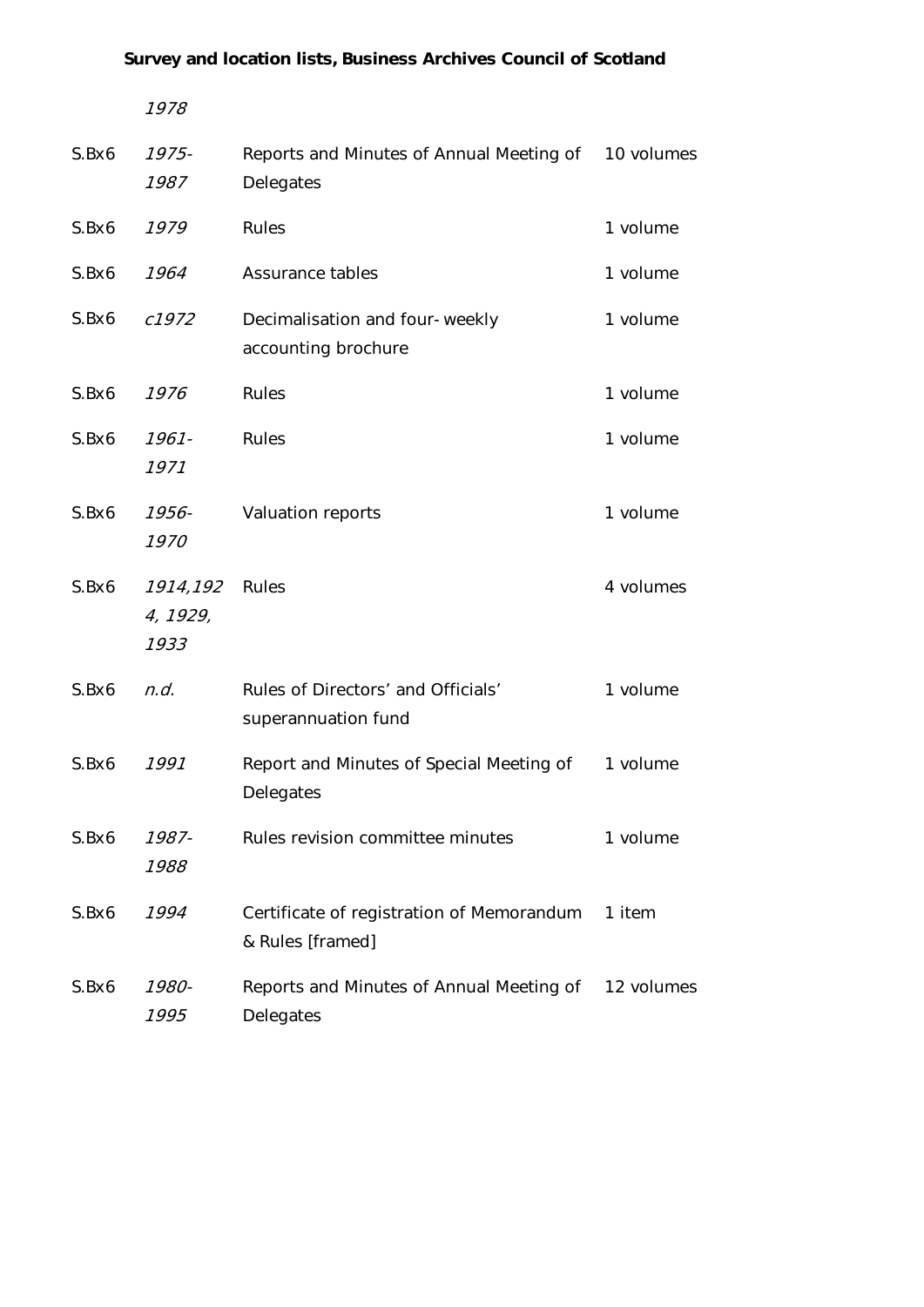| S.Bx6 | 1979,<br>1982,198<br>8          | Rules                                                                                        | 3 volume   |
|-------|---------------------------------|----------------------------------------------------------------------------------------------|------------|
| B.1   | 1960s /<br>1970s                | Committee minute books (Agencies,<br>Printing & Office, Reorganisation, Policy<br>committee) | c5 volumes |
| B.1   | $\tilde{c}$                     | Cash books for money received from<br>agents                                                 | c26 vols   |
| B.1   | 1960s /<br>1970s                | Indexes to committee minutes                                                                 | 6 volumes  |
| B.1   | 1939                            | Dewsbury District minute book                                                                | 1 volume   |
| B.1   | 1883-<br>1900                   | Reading District minute book                                                                 | 1 volume   |
| B.1   | 1939-<br>1941                   | Luton District minute book                                                                   | 1 volume   |
| B.1   | 1883-<br>1951                   | Workington District minute book                                                              | 1 volume   |
| B.1   | 1883-<br>1976                   | Forfar District minute book                                                                  | 1 volume   |
| B.1   | $1821 -$<br>1957                | Mountain Ash District minute book                                                            | 1 volume   |
| B.2   | n.d.                            | Printing dies                                                                                | c20 loose  |
| B.2   | Early 20 <sup>th</sup><br>cent. | Pearl Assurance court papers                                                                 | 1 bundle   |
| B.2   | 1938-                           | Scroll minutes                                                                               |            |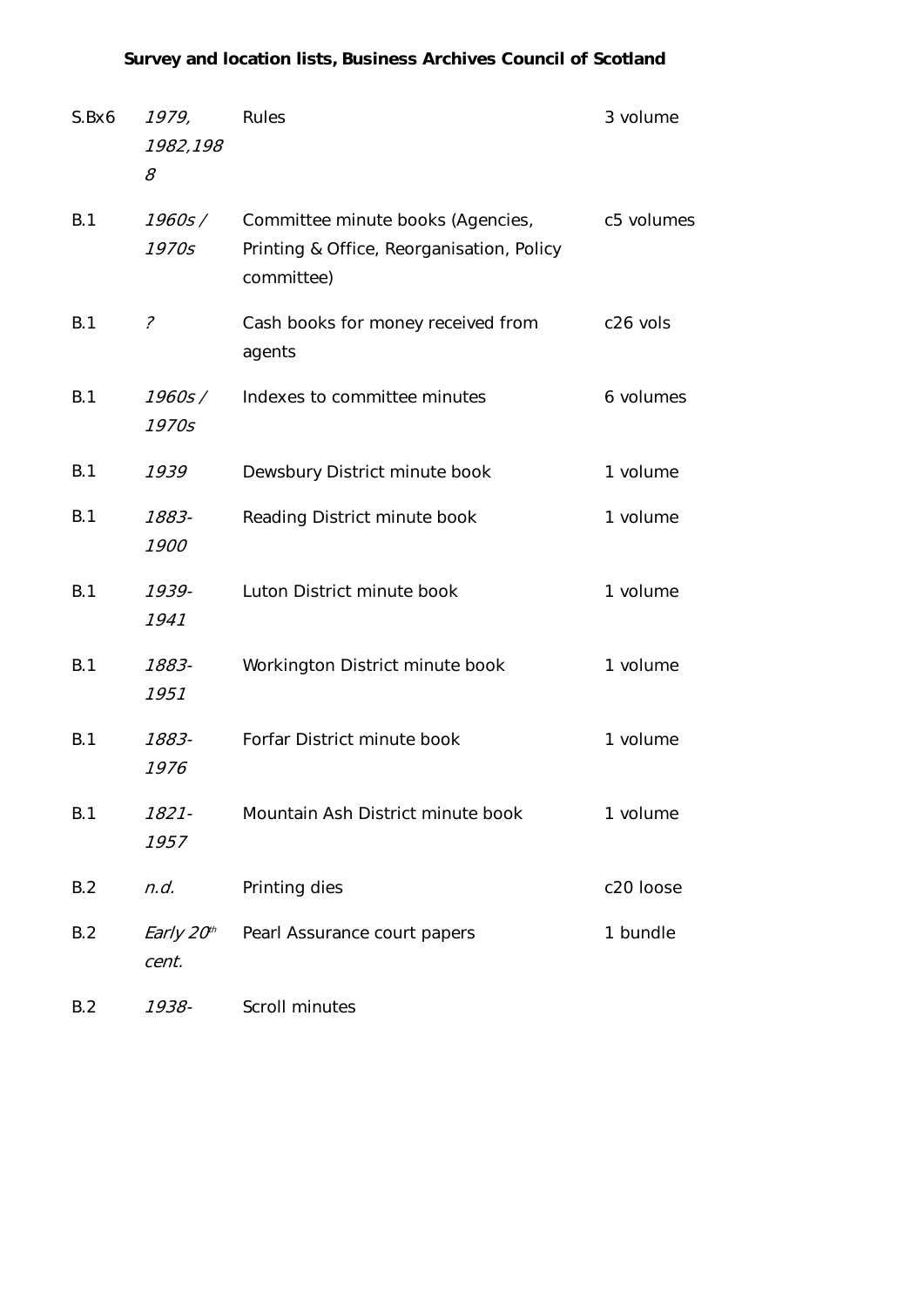|            | 1939             |                                                                             |                      |
|------------|------------------|-----------------------------------------------------------------------------|----------------------|
| B.2        |                  | Director attendance books                                                   |                      |
| B.2        | 1930s            | District [committee] minute books (rubbish 3 volumes<br>- tell very little) |                      |
| B.2        | $20th$ cent.     | Early-mid Loose legal case papers                                           | c20 small<br>bundles |
| B.3        | 1939-<br>1945    | AGM papers (returns etc.)                                                   |                      |
| B.3        | n.d.             | Statutory declarations re: loans                                            | 1 bundle             |
| B.3        | n.d.             | Ryan legal case papers                                                      | 1 bundle             |
| B.3        | n.d.             | Memo of Inspection of District Agencies                                     | ?                    |
| B.3        | n.d.             | Letters of Death, resignation etc.                                          | $\overline{\cdot}$   |
| B.3        | 1929-<br>1931    | Commissioner investigations                                                 | ?                    |
| B.3        | $1941 -$<br>1949 | Policy committee minutes                                                    | ?                    |
| B.3        | 1956             | File: Amendments to rules                                                   | 1 file               |
| B.3        | 1961             | Amendments to rules                                                         | 1 file               |
| <b>B.3</b> | 1950s            | Superannuation files                                                        | c6 files             |
| B.3        | 1970s            | Committee minutes                                                           | 6 volumes            |
| B.3        | ?                | Deputation books                                                            | 2 volumes            |
| B.4        | $1961 -$<br>1973 | Committee minutes                                                           | 2 volumes            |